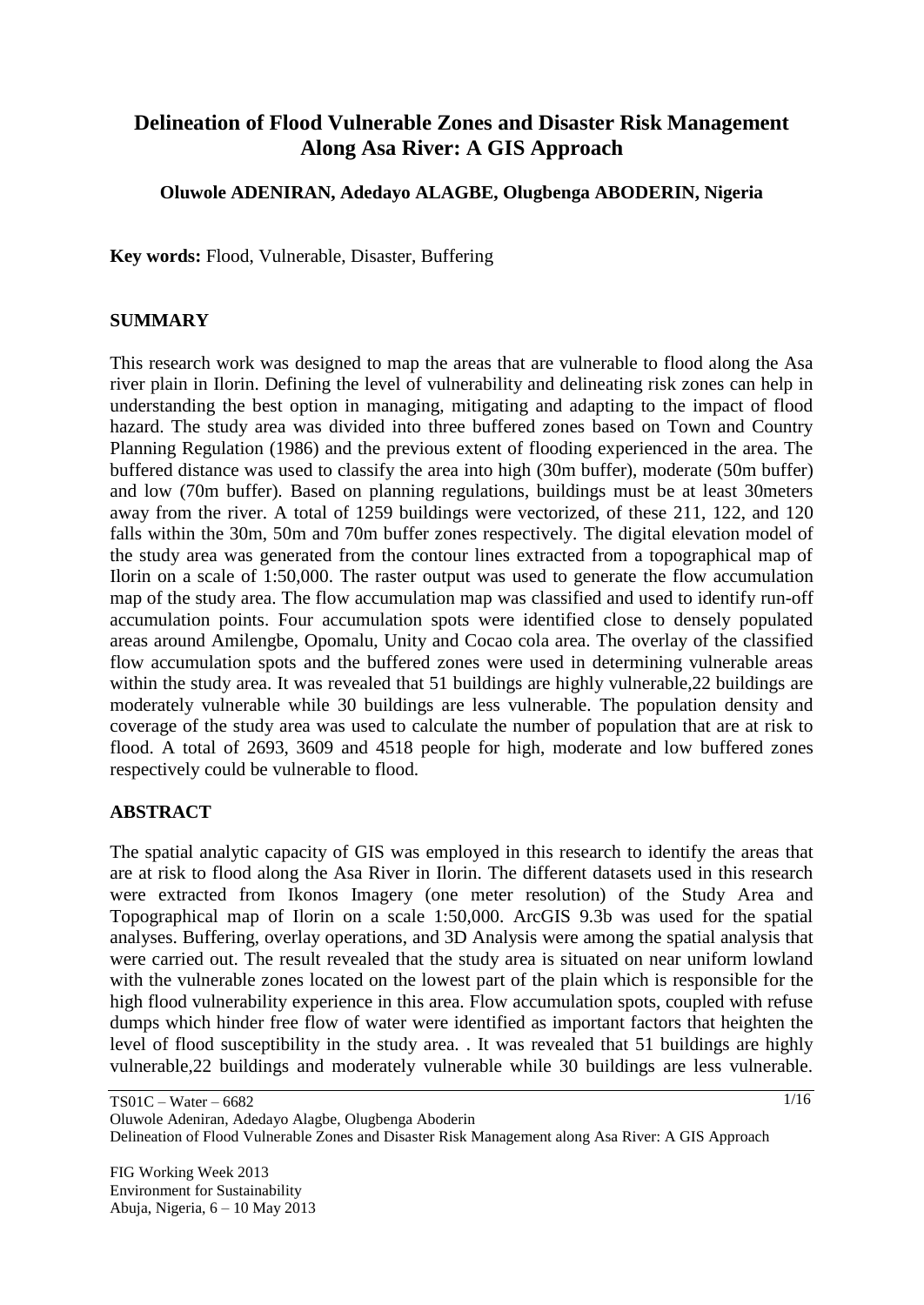Using the population density of the study area and the total area of each of the vulnerable zones, it was projected that 2693, 3609, 4518 people could be at risk to flooding for high, medium and low buffered zones respectively. It is believed that the result of this research can be used as a means of regulating development along the plain and also serve as a decision support when making policies relating to flood management around the Asa flood plain.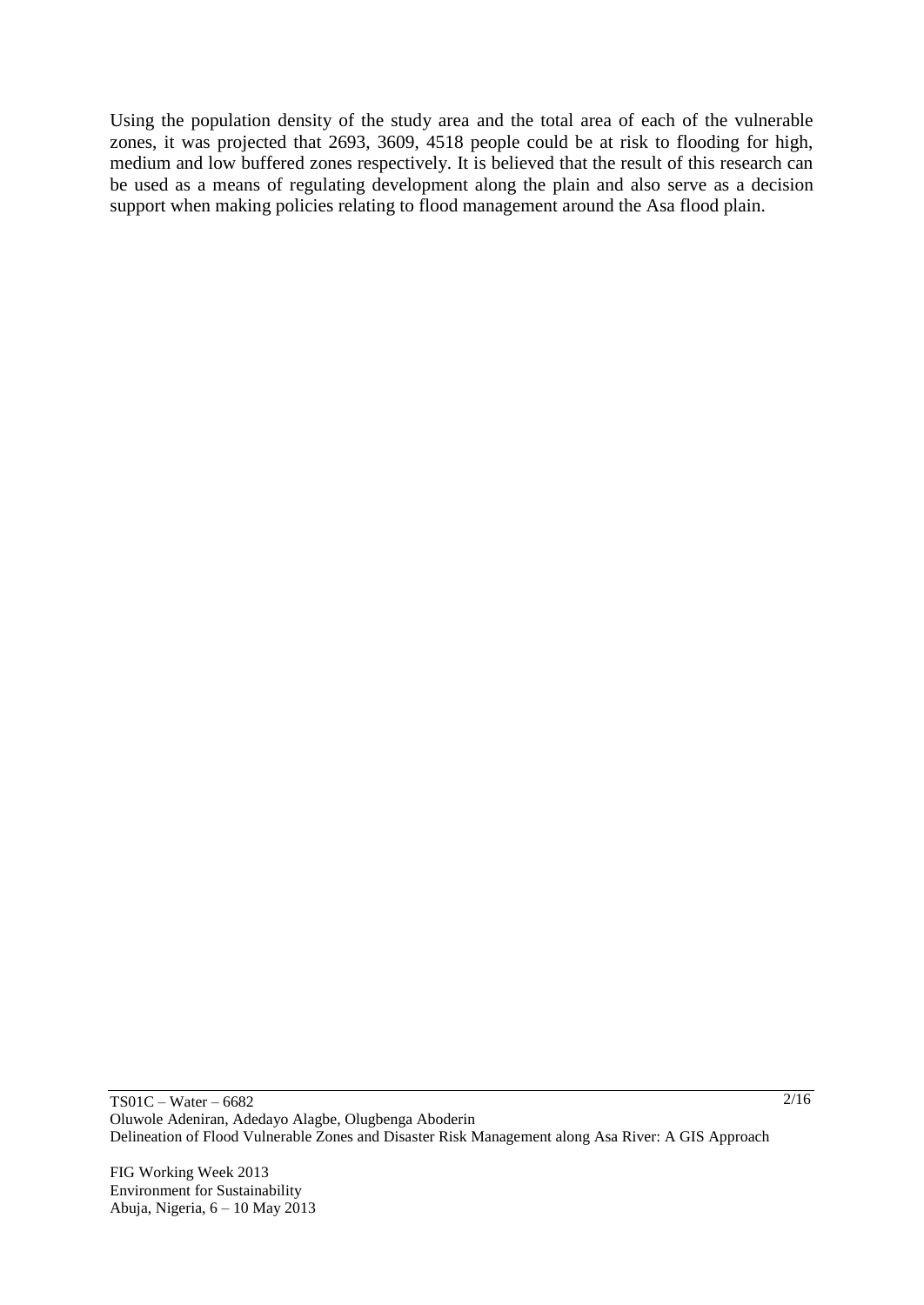# **Delineation of Flood Vulnerable Zones and Disaster Risk Management Along Asa River: A GIS Approach**

## **Oluwole ADENIRAN, Adedayo ALAGBE, Olugbenga ABODERIN, Nigeria**

## **1. INTRODUCTION**

In recent years, floods have become increasingly significant as an environmental hazard. This is due to the devastating impact it has on the human and physical environment. Floods are mostly associated with; excessive rainfall beyond which the soil can absorb thereby causing surface water accumulation and an overflow of water into areas which are normally dry. Flood is enhanced when many drainage channels empty into a single collector, indiscriminate waste disposal which is a characteristic of most third world cities and collapse of dam embankments all results in flooding. In recent times, Nigeria has experienced a lot of flood incidences and the impact of flood has also increased due to population growth coupled with uncontrolled developmental practices which has resulted in pressure and congestion on urban land. This forces a considerable number of people to settle in unsafe areas with inherent risks. Low purchasing power also motivates people to acquire cheap land regardless of inherent risk involved. Climate change which culminates into rising sea level is another causative factor. Flooding poses a tremendous risk to the human and physical environment. Flooding is a potential harm to residences along the Asa river channel because of it severity, magnitude of its impact and frequency of occurrence. This calls for a systematic management of the disaster. Defining the level of vulnerability and delineating risk zones can help in understanding the best option in managing, mitigating and adapting to the impact of flood hazard (Bahaeldeen, 2006). The viability of Geographic Information System was adopted in this study for delineation of flood vulnerable zones and management. Geographic Information System is a computerized tool for capturing, storing, checking, integrating, manipulating, analyzing and display of data which are spatially referenced to the earth for solving complex planning and management problems (Kufoniyi, 1998). Geographic Information System is viable for preparedness, prevention, responses and post disaster recovery activities.

### **2. STATEMENT OF PROBLEM**

Flooding along the Asa river in Ilorin is an annual occurrence. The unsafe condition of lives and properties along the river has over the years become an issue of serious concern to individuals, local, state and the federal government. Properties amounting to billions of Naira are damaged yearly. The government disburses lots of resources to resettle flood victims and to provide relief materials. A viable tool for decision making in risk reduction is geo-spatial information. This technology is being deployed in the delineation of flood vulnerable zones and disaster risk management along Asa River in Ilorin.

# **3. AIM OF THE STUDY**

This research is aimed at delineating features that are susceptible to flood disaster along the Asa river in other to provide ameliorative and mitigating measures.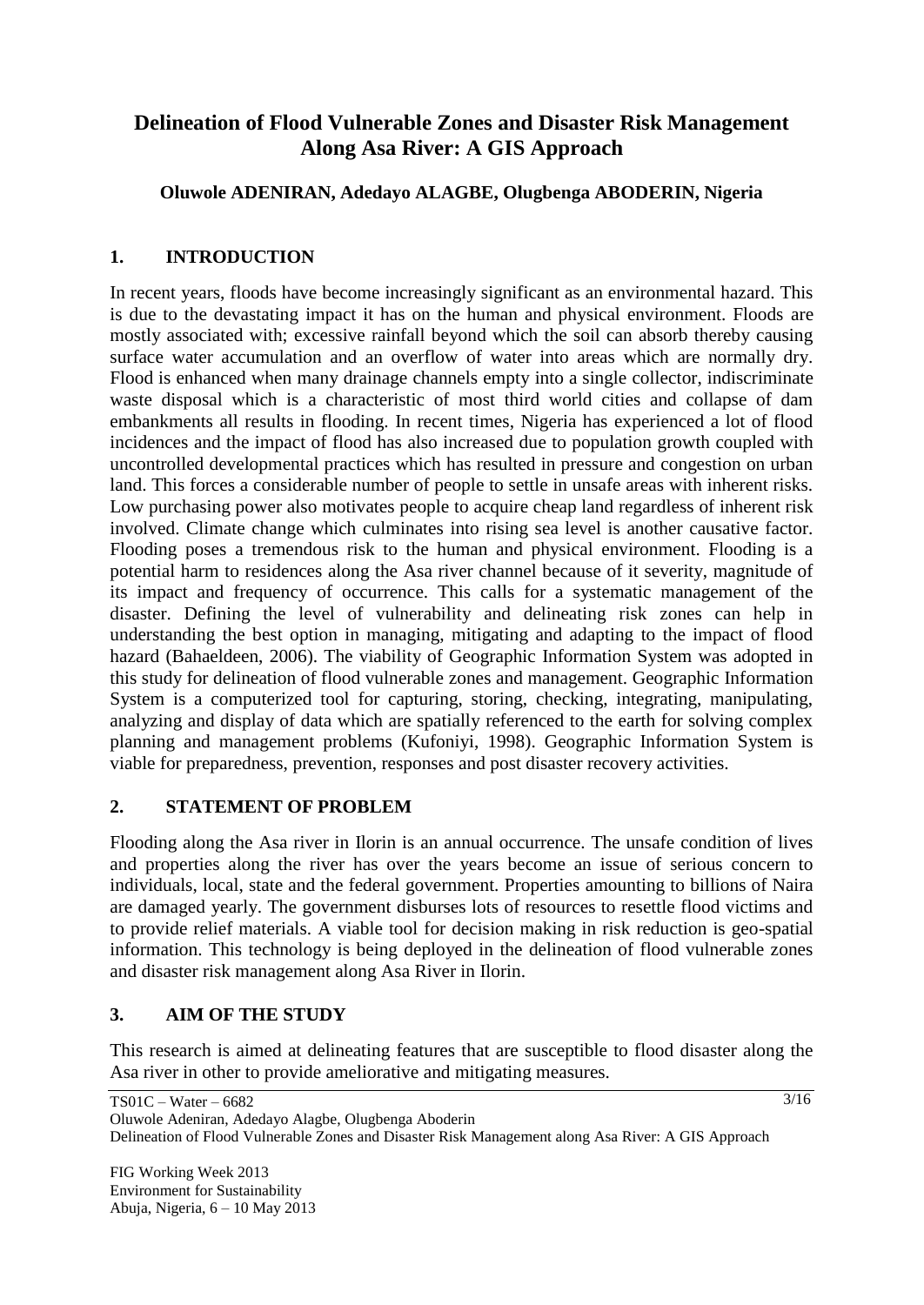#### **4. OBJECTIVES OF THE STUDY**

The aim of this research will be achieved through the following objectives:

- i. Database design
- ii. Capturing the spatial data within the study area using Ikonos Imagery (One meter Resolution).
- iii. Create an attribute database for all elements at-risk.
- iv. Generate the Digital Elevation Model of the study area.
- v. Production of risk map which will capture the at-risk elements and delineate risk zones.
- vi. Perform some spatial analysis such as buffering, overlay operation and 3D analyses.

#### **5 STUDY AREA**

Ilorin is located between latitude 8.425N to latitude 8.530N and longitude 4.494E to longitude 4.647E. The foundation rock of Ilorin is the crystalline rock of the pre-Cambrian age, while the major highland noticeable is the Sobi hill which is an isolated hill located to the north of the city.The major river in Ilorin is the Asa river. It occupies a fairly wide area and flow in a south-north direction. The river divided Ilorin into two parts: a western part representing core of indigenous area of Ilorin and the eastern part where the GRA is located. Other rivers that drain the city include: Oyun, Aluko, Okun, Amule, Alikeke, Agba and Alalubosa. Asa and Agba rivers are dammed and used for different industrial and domestic purposes. Most of the small streams dry up during the dry season while rivers shrink leaving sand on their banks. The annual flash flood normally experienced along the Asa river is a product of excessive rainfall and waste disposal along drainage channels. Flooding is usually experienced along the Asa river in the month of September which is the month with the highest amount of rainfall. Table 1 shows an increase in the total amount of rainfall in the past four years which is likely to be the impact of global change in climate. If the trend persists, then there will be an increase in flood occurrence. This calls for intensification of efforts geared towards flood prediction, warning, prevention and management.

| o           |                          |                          |            |            |       |             |             |            |             |            |            |            |              |
|-------------|--------------------------|--------------------------|------------|------------|-------|-------------|-------------|------------|-------------|------------|------------|------------|--------------|
| <b>YEAR</b> | JAN                      | <b>FEB</b>               | <b>MAR</b> | <b>APR</b> | MAY   | <b>JUNE</b> | <b>JULY</b> | <b>AUG</b> | <b>SEPT</b> | <b>OCT</b> | <b>NOV</b> | <b>DEC</b> | <b>TOTAL</b> |
| 2000        |                          | $\overline{\phantom{0}}$ | 93.1       | 206.4      | 207.4 | 375.2       | 158.8       | 107.6      | 224.4       | 115.3      | 15.0       |            | 1503.2       |
| 2001        | $\overline{\phantom{0}}$ | 0.75                     | 17.1       | 73.9       | 159.6 | 132.3       | 58.5        | 170.9      | 224.8       | 140.0      |            |            | 977.9        |
| 2002        | -                        | 32.5                     | 54.9       | 67.1       | 143.3 | 244.9       | 195.6       | 85.7       | 265.6       | 182.5      | 22.8       |            | 1294.9       |
| 2003        | $\overline{\phantom{0}}$ | 2.2                      | 2.4        | 22.8       | 68.2  | 262.2       | 93.4        | 163.9      | 268.0       | 9.0        |            |            | 892.1        |
| 2004        | 18.2                     | $\overline{\phantom{0}}$ | 18.0       | 45.0       | 139.0 | 121.8       | 138.7       | 44.5       | 176.4       | 60.8       |            |            | 762.4        |
| 2005        |                          |                          | 59.4       | 163.2      | 57.2  | 97.8        | 180.8       | 182.7      | 144.5       | 176.7      | 6.5        |            | 1068.8       |
| 2006        | 1.2                      | 14.0                     | 12.4       | 93.9       | 124.5 | 360.7       | 123.2       | 130.9      | 76.2        | 140.5      | 46.7       |            | 1224.2       |
| 2007        | $\overline{\phantom{a}}$ | 33.1                     | 4.0        | 67.0       | 260.5 | 159.2       | 211.4       | 145.4      | 243.5       | 111.2      | 31.6       |            | 1266.9       |
| 2008        | ۰                        | 5.5                      | 25.5       | 75.7       | 187.6 | 171.0       | 130.2       | 93.6       | 282.6       | 109.8      | 10.5       |            | 1092.0       |
| 2009        |                          | 16.1                     | 27.5       | 106.6      | 163.7 | 259.6       | 224.1       | 88.2       | 276.2       | 190.0      |            |            | 1352.0       |

Table 1 Summary of Annual Rainfall At Ilorin (2000-2009). All Readings in (MM). Lower Niger River Basin Development Authority

TS01C – Water – 6682

Oluwole Adeniran, Adedayo Alagbe, Olugbenga Aboderin Delineation of Flood Vulnerable Zones and Disaster Risk Management along Asa River: A GIS Approach

FIG Working Week 2013 Environment for Sustainability Abuja, Nigeria, 6 – 10 May 2013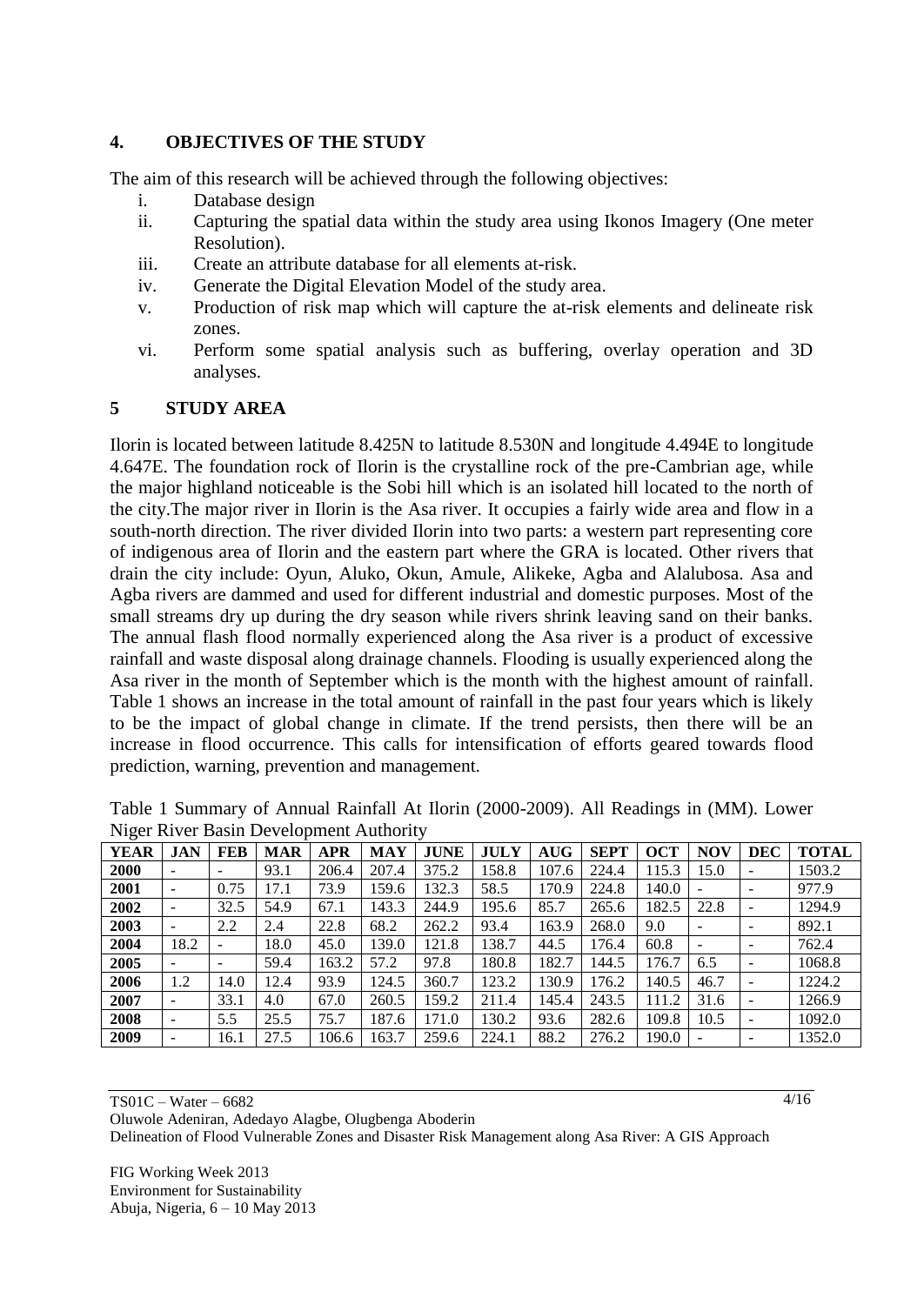

Figure 1: Location of the study area

## **6. METHODOLOGY**

This section deals with database design, collection of geometric and attribute data and database creation.

### **6.1 Database Design**

Database design is categorized into three stages, i.e. the conceptual design, logical design and the physical design phase.

**Conceptual Design**: This is a representation of human conceptualization of reality. At this stage of the database design, decisions were made on how the view of reality will be represented in a simplified manner and still satisfy the information requirements of the users. For this research, vector data model was adopted and the represented realities were treated as points, lines and polygon feature classes. The following entities were identified: River, represented as line feature, Access roads, represented as line feature. Buildings, represented as polygon. Boundary of study area, represented as polygon.

.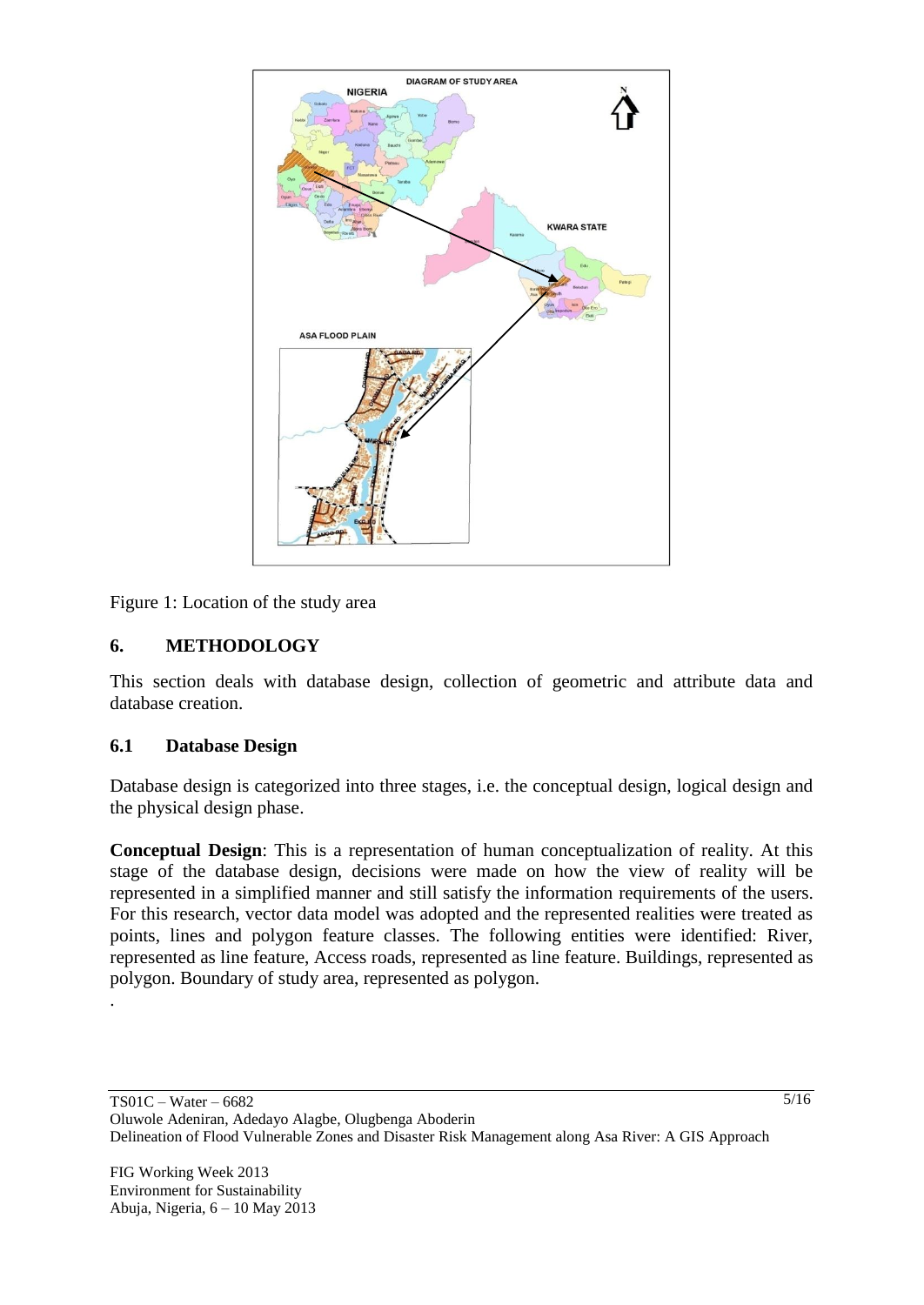

Figure 2: Entity Relationship diagram of the study area

**Logical Design**: The logical design is a phase in database design where the conceptual data model is transformed into data structure capable of being represented in the computer. In a relational data model, the data are separated into tables. Each table contains item called fields. Fields are objects (attributes of entities). The conceptual data model in figure 2 was translated into a relational data model.:

| $\frac{1}{2}$ $\frac{1}{2}$ $\frac{1}{2}$ $\frac{1}{2}$ $\frac{1}{2}$ $\frac{1}{2}$ $\frac{1}{2}$ $\frac{1}{2}$ $\frac{1}{2}$ $\frac{1}{2}$ $\frac{1}{2}$ $\frac{1}{2}$ $\frac{1}{2}$ $\frac{1}{2}$ $\frac{1}{2}$ $\frac{1}{2}$ $\frac{1}{2}$ $\frac{1}{2}$ $\frac{1}{2}$ $\frac{1}{2}$ $\frac{1}{2}$ $\frac{1}{2}$ |                                                      |  |  |  |  |
|---------------------------------------------------------------------------------------------------------------------------------------------------------------------------------------------------------------------------------------------------------------------------------------------------------------------|------------------------------------------------------|--|--|--|--|
| <b>FIELD</b>                                                                                                                                                                                                                                                                                                        | <b>DESCRIPTION</b>                                   |  |  |  |  |
| B ID                                                                                                                                                                                                                                                                                                                | <b>Building Identification Number</b>                |  |  |  |  |
| <b>LOCATION</b>                                                                                                                                                                                                                                                                                                     | Precise Address of Building                          |  |  |  |  |
| B USE                                                                                                                                                                                                                                                                                                               | <b>Building Use</b>                                  |  |  |  |  |
| <b>B</b> TYPE                                                                                                                                                                                                                                                                                                       | <b>Building Type</b>                                 |  |  |  |  |
| <b>B</b> COND                                                                                                                                                                                                                                                                                                       | <b>Building Condition</b>                            |  |  |  |  |
| <b>VULN LEVEL</b>                                                                                                                                                                                                                                                                                                   | Vulnerability Level of Building base on its location |  |  |  |  |

Table 2 Building Entity and Attributes

TS01C – Water – 6682

Oluwole Adeniran, Adedayo Alagbe, Olugbenga Aboderin Delineation of Flood Vulnerable Zones and Disaster Risk Management along Asa River: A GIS Approach

FIG Working Week 2013 Environment for Sustainability Abuja, Nigeria, 6 – 10 May 2013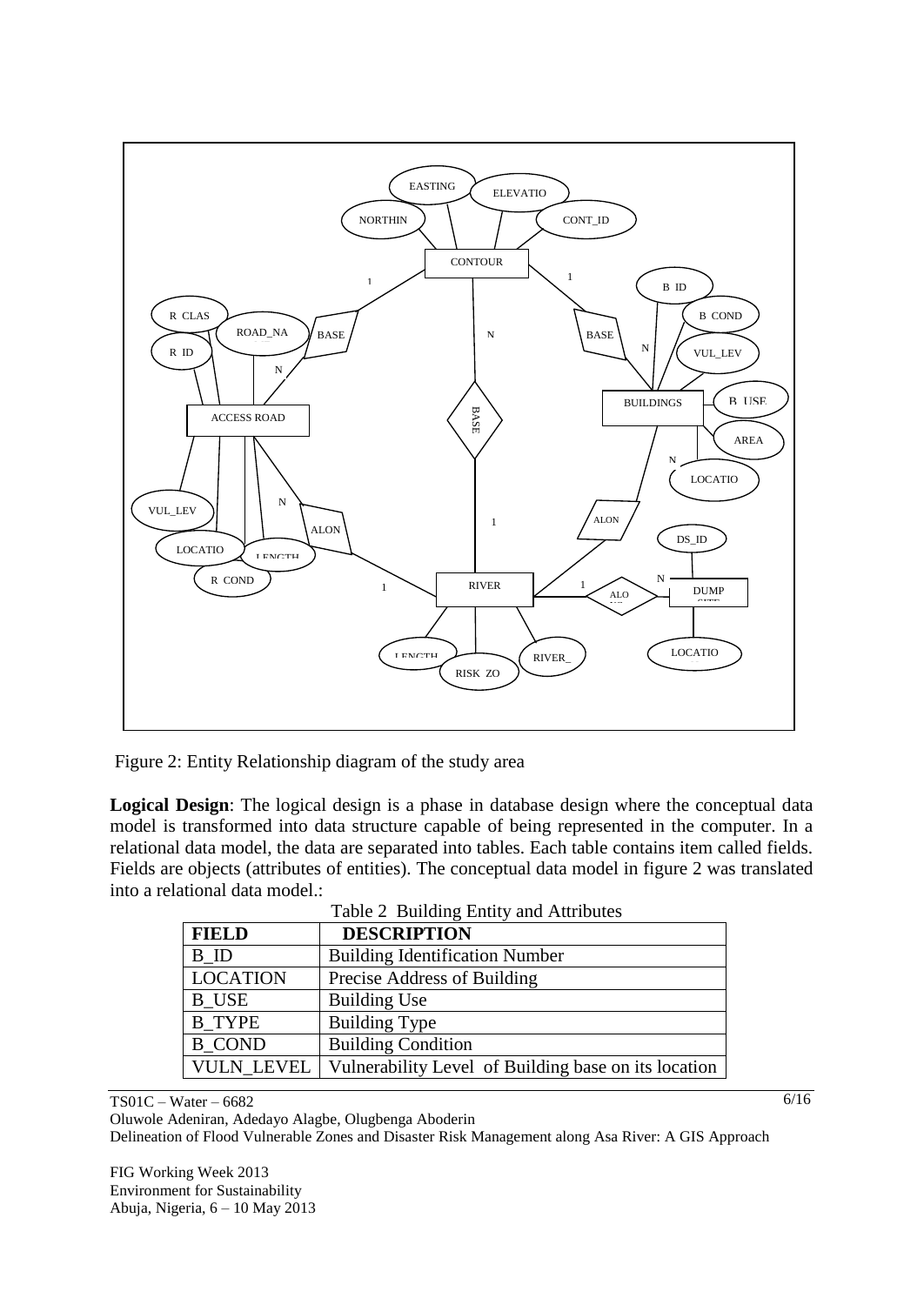Table 3 Dump Site table and attributes Table 4 River table and attributes

| <b>FIELD DESCRIPTION</b>                     |
|----------------------------------------------|
| <b>DS_ID Dump Site Identification Number</b> |
| Location   Precise Location of Dump Site     |

| <b>FIELD</b>     | <b>DESCRIPTION</b>                   |
|------------------|--------------------------------------|
| CONT ID          | <b>Contour Identification Number</b> |
| <b>EASTING</b>   | The Easting Coordinate               |
| <b>NORTHING</b>  | The Northing Coordinate              |
| <b>ELEVATION</b> | Height Value                         |

| <b>FIELD</b>    | <b>DESCRIPTION</b>                    |
|-----------------|---------------------------------------|
| <b>RIVER ID</b> | <b>River Identification Number</b>    |
| LENGTH          | Length of River                       |
|                 | RISK_ZONE   Risk Zone along the River |

Table 5 Contour table and attributes Table 6 Road table and attributes

| <b>FIELD</b>      | <b>DESCRIPTION</b>                |
|-------------------|-----------------------------------|
| R ID              | <b>Road Identification Number</b> |
| <b>ROAD_NAME</b>  | Road Name                         |
| <b>R_CLASS</b>    | Road class                        |
| <b>R_COND</b>     | <b>Road Condition</b>             |
| <b>LOCATION</b>   | <b>Location of Road</b>           |
| <b>LENGTH</b>     | Road Length                       |
| <b>VULN LEVEL</b> | Vulnerability Level of Road       |

## **6.2 Dataset Required**

The primary data acquired for this study include: Some points coordinated using Global Position System (GPS) to geo-reference the topographic maps, attribute data was collected through social survey and direct interview with residence of the area. The secondary data include: Ikonos Image of Ilorin (One meter resolution) covering the project area obtained from the Office of the Surveyor General of Kwara State, topographical map (1:50,000) covering the study area from the Office of the Surveyor-General of Kwara State, Rainfall data for a period of ten years (2000-2009) from Lower Niger River Basin Development Authority, Ilorin and population data from National Population Commission, Ilorin.

### **Physical Design**

This stage has been described by Kufoniyi (1998) as the representation of the data structure in the format of the implementation software and it is usually done at the beginning of the database creation.

| <b>ENTITY</b>   | <b>ATTRIBUTE</b>  | <b>DESCRIPTION</b>                    | <b>DATA</b>   | <b>WIDTH</b> |
|-----------------|-------------------|---------------------------------------|---------------|--------------|
|                 |                   |                                       | <b>TYPE</b>   |              |
| <b>BUILDING</b> | B ID              | <b>Building Identification Number</b> | Short Integer | 10           |
|                 | VULN LEVEL        | Vulnerability Level of Building       | Text          | 20           |
|                 | <b>B USE TYPE</b> | <b>Building Use</b>                   | Text          | 20           |
|                 | <b>B</b> TYPE     | <b>Building Type</b>                  | Text          | 10           |
|                 | <b>LOCATION</b>   | Precise Address of Building           | Text          | 50           |
|                 | <b>B</b> COND     | <b>Building Condition</b>             | Text          | 10           |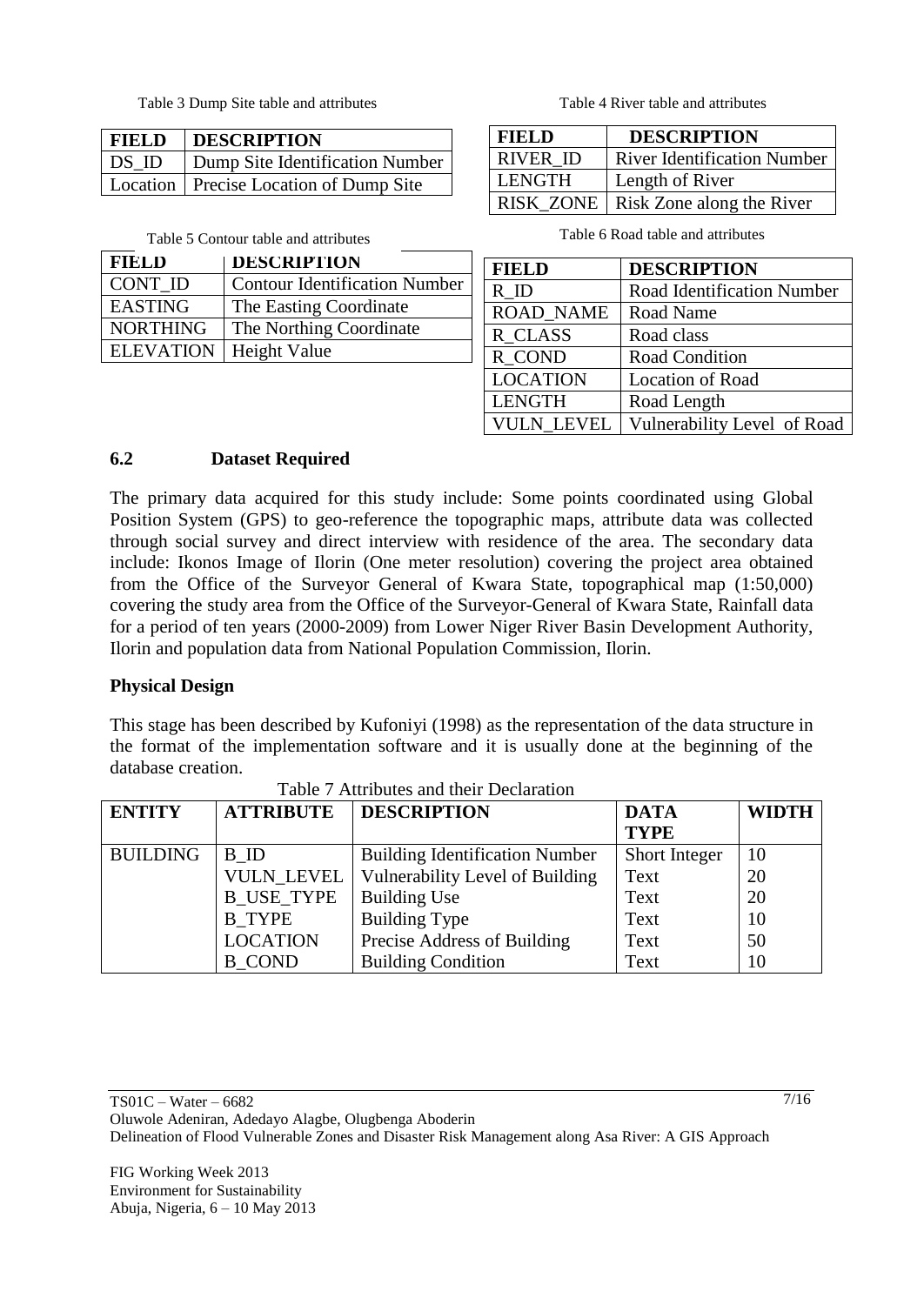| <b>ROAD</b>    | R ID              | <b>Road Identification Number</b>    | Short Integer | 10 |
|----------------|-------------------|--------------------------------------|---------------|----|
|                | <b>ROAD NAME</b>  | Road Name                            | Text          | 30 |
|                | R CLASS           | Road Class                           | Text          | 20 |
|                | <b>LOCATION</b>   | <b>Location of Road</b>              | Text          | 30 |
|                | <b>LENGTH</b>     | Road Length                          | Double        | 10 |
|                | R COND            | <b>Road Condition</b>                | Text          | 10 |
|                | <b>VULN LEVEL</b> | Vulnerability Level of Road          | Text          | 30 |
| <b>RIVER</b>   | <b>RIVER ID</b>   | <b>River Identification Number</b>   | Short Integer | 10 |
|                | <b>LENGTH</b>     | River Length                         | Double        | 10 |
|                | <b>RISK_ZONE</b>  | Risk Zone Along River                | Text          | 20 |
| <b>CONTOUR</b> | CONT ID           | <b>Contour Identification Number</b> | Short Integer | 10 |
|                | <b>EASTING</b>    | The Easting Coordinate               | Short Integer | 10 |
|                | <b>NORTHING</b>   | The Northing Coordinate              | Short Integer | 10 |
|                | <b>ELEVATION</b>  | Height Value                         | Short Integer | 10 |
| <b>DUMP</b>    | DS ID             | Site<br>Identification<br>Dump       | Short Integer | 10 |
| <b>SITE</b>    | <b>LOCATION</b>   | Number                               | Text          | 20 |
|                |                   | Precise Location of Dump Site        |               |    |

### **6.3 Database Creation**

The tables were created and populated in ARCGIS 9.3 and the attribute tables were linked with geometric data.

| <b>BUILDING H</b> |             |                             |                 |                    |                                      |                     |                   |
|-------------------|-------------|-----------------------------|-----------------|--------------------|--------------------------------------|---------------------|-------------------|
| <b>OBJECTID*</b>  | SHAPE *     | <b>VULN LEVEL</b>           | <b>LOCATION</b> | <b>B</b> USE       | <b>B CONDITION</b>                   | <b>SHAPE Length</b> | <b>SHAPE Area</b> |
|                   | Polygon     | <b>HIGH VULNERABLE ZONE</b> | COCOA COLA R    | <b>RESIDENTIAL</b> | <b>WATER LOGGED/CRACKING/SINKING</b> | 87.024101           | 324.98747         |
| 2                 | Polygon     | HIGH VULNERABLE ZONE        | COCOA COLA R    | <b>RESIDENTIAL</b> | WATER LOGGED/CRACKING/SINKING        | 97.88275            | 534.533854        |
|                   | 3   Polygon | <b>HIGH VULNERABLE ZONE</b> | COCOA COLA R    | <b>RESIDENTIAL</b> | WATER LOGGED/CRACKING/SINKING        | 108.844256          | 582.215977        |
| 4                 | Polygon     | HIGH VULNERABLE ZONE        | COCOA COLA R    | <b>RESIDENTIAL</b> | WATER LOGGED/CRACKING/SINKING        | 142.539256          | 1247.457146       |
|                   | 5 Polygon   | HIGH VULNERABLE ZONE        | COCOA COLA R    | <b>RESIDENTIAL</b> | WATER LOGGED/CRACKING/SINKING        | 113.169933          | 647.986943        |
| 6                 | Polygon     | <b>HIGH VULNERABLE ZONE</b> | COCOA COLA R    | <b>RESIDENTIAL</b> | WATER LOGGED/CRACKING/SINKING        | 103.487402          | 551.786091        |
|                   | Polygon     | <b>HIGH VULNERABLE ZONE</b> | COCOA COLA R    | <b>RESIDENTIAL</b> | <b>WATER LOGGED/CRACKING/SINKING</b> | 62.458038           | 238.827257        |
| 8                 | Polygon     | <b>HIGH VULNERABLE ZONE</b> | COCOA COLA R    | <b>RESIDENTIAL</b> | WATER LOGGED/CRACKING/SINKING        | 106.729948          | 544.154875        |
|                   | 9 Polygon   | HIGH VULNERABLE ZONE        | COCOA COLA R    | <b>RESIDENTIAL</b> | WATER LOGGED/CRACKING/SINKING        | 159.859759          | 1545.570856       |
|                   |             |                             |                 |                    |                                      |                     |                   |

| Table 8: Sample of Building table created in ArcGIS 9.3 |
|---------------------------------------------------------|
|---------------------------------------------------------|

### **6.4 SPATIAL OPERATIONS**

The spatial data acquired in this research were linked to the attribute data and used to demonstrate how GIS as an analytical tool is used to answer the basic generic questions of; "what is where", "where is what", and "what is the pattern?".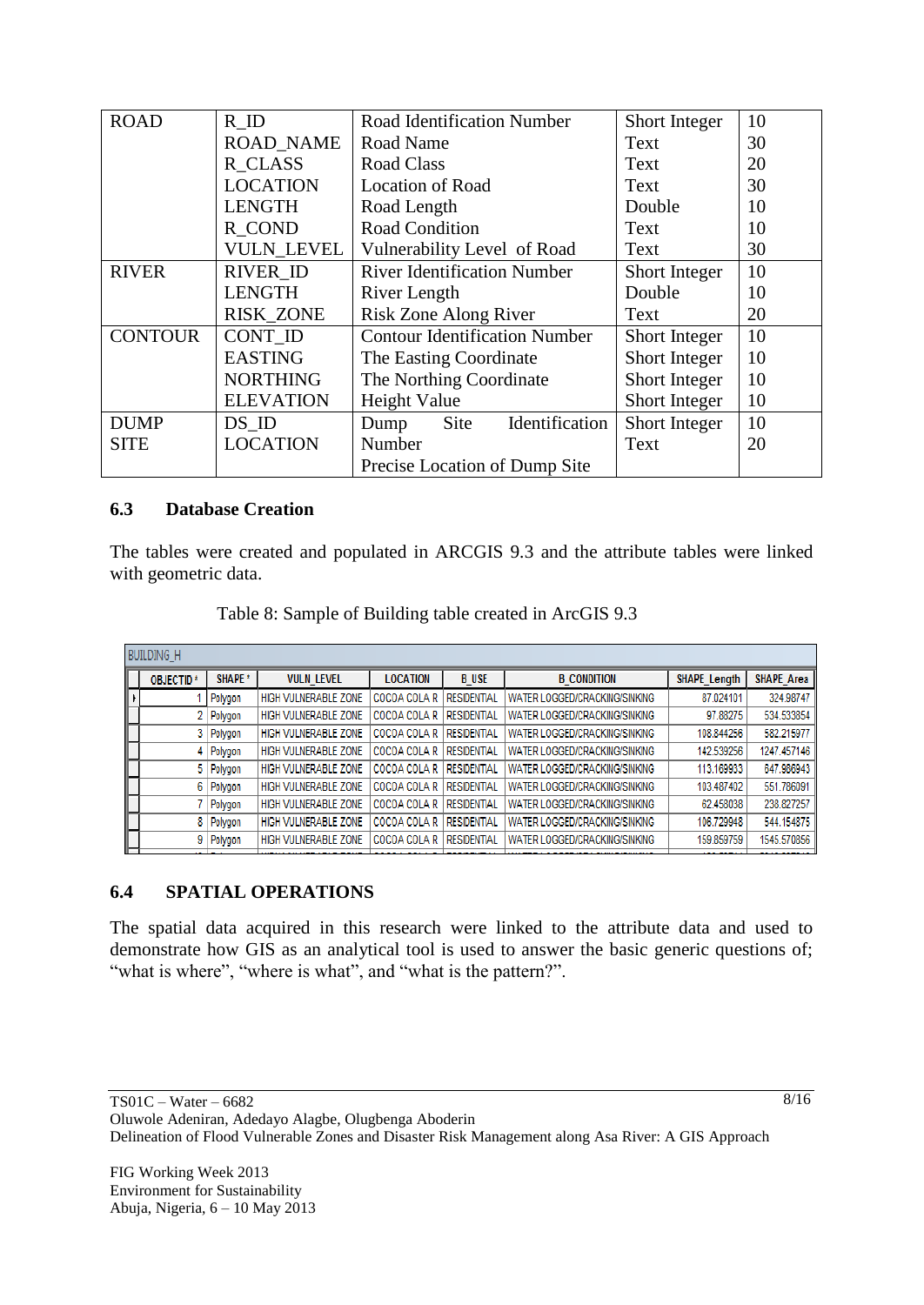

Figure 3: Composite Map study area

#### 6.4.1 Buffering Operation

Buffering is the process by which zones of influence/interest around an entity or set of entities are created. It is often used to delineate areas not affected by a spatial activity or to show extent of coverage of an activity. With respect to this research, buffering as a spatial analytical function was used to classify the Study Area into low (30m buffer), moderate (50m buffer) and high (70m buffer) buffer zones respectively - product one

### **CRITERIA FOR THE BUFFER OPERATION**

- Buildings must be at least 30meters away from the course of the river; Town and Regional Planning (Building Plan) Regulation, 1986.
- Fifty meters (50m) away from the river. This criterion was based on the previous flood extent experienced in the study area.
- Seventy meters (70m) away from the river. This criterion was included in this study to give room for eventualities "what if flood extends beyond the previous extents". Which areas will be affected under such circumstances?.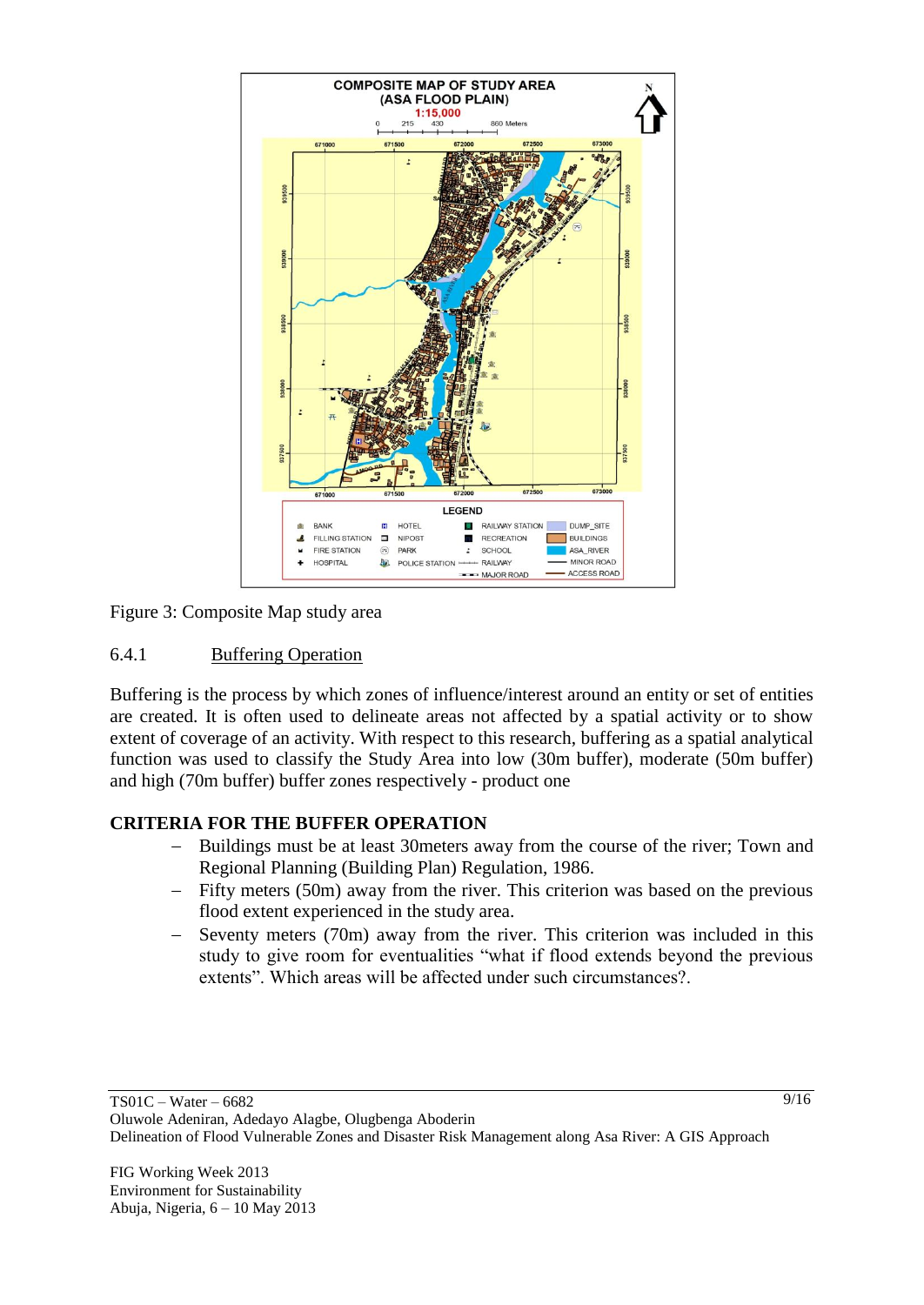

Figure 4: Buffered zones along the Asa flood plain.







Figure 6: Buildings within 50m of buffered zone

TS01C – Water – 6682 Oluwole Adeniran, Adedayo Alagbe, Olugbenga Aboderin Delineation of Flood Vulnerable Zones and Disaster Risk Management along Asa River: A GIS Approach

FIG Working Week 2013 Environment for Sustainability Abuja, Nigeria, 6 – 10 May 2013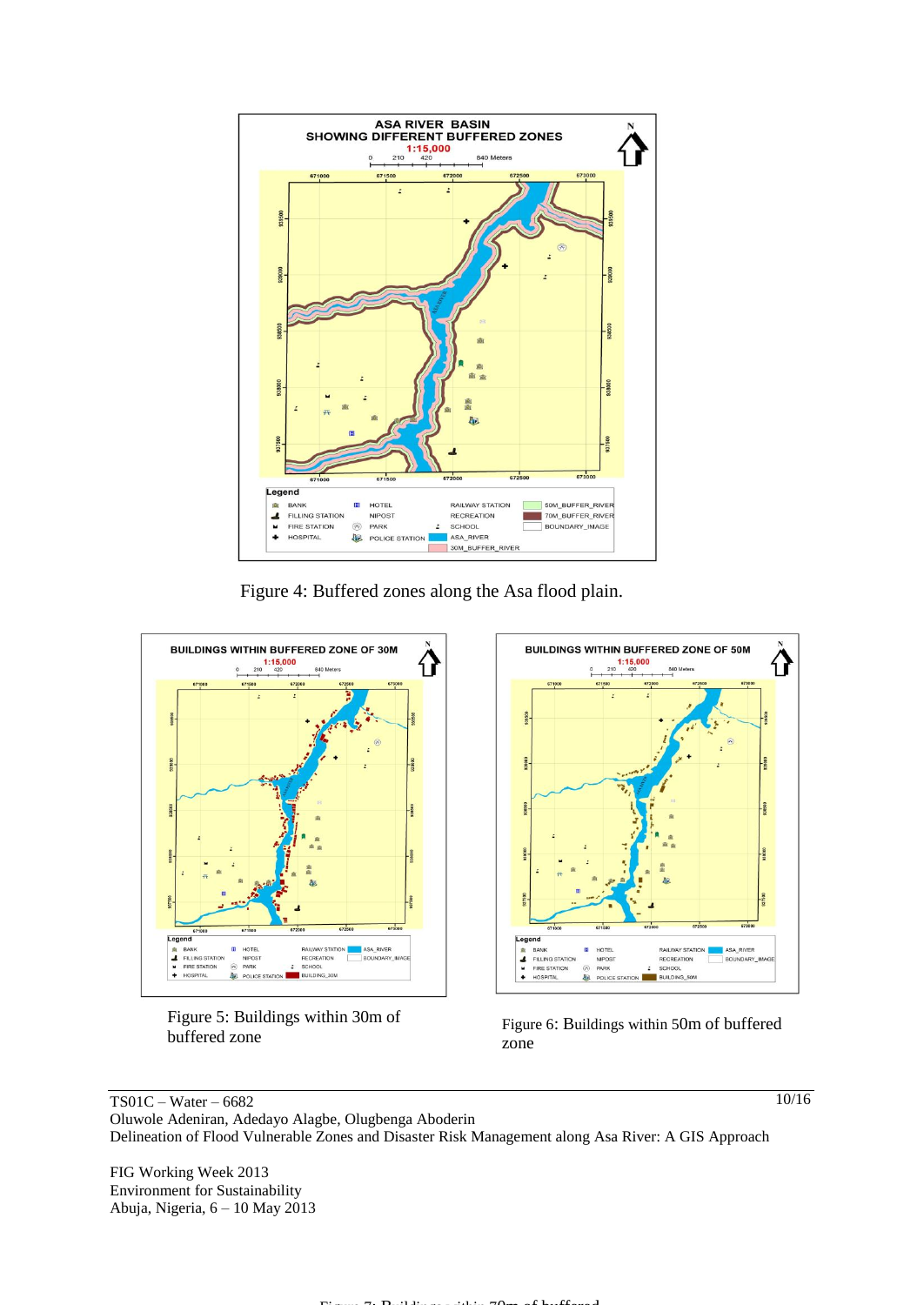

Figure 7: Buildings within 70m of buffered zone

#### 6.4.2 Overlay Operation

The ability to integrate data from two sources using map overlay is perhaps a key GIS analytical function. Using GIS, it is possible to take two different thematic map layers of the same area and overlay them one on top of the other to form a new layer from which a set of information can be generated. In this research, the buildings and roads were overlaid on the buffered zones - see figure 8



Figure 8 Combination of buildings and roads based on the buffered distances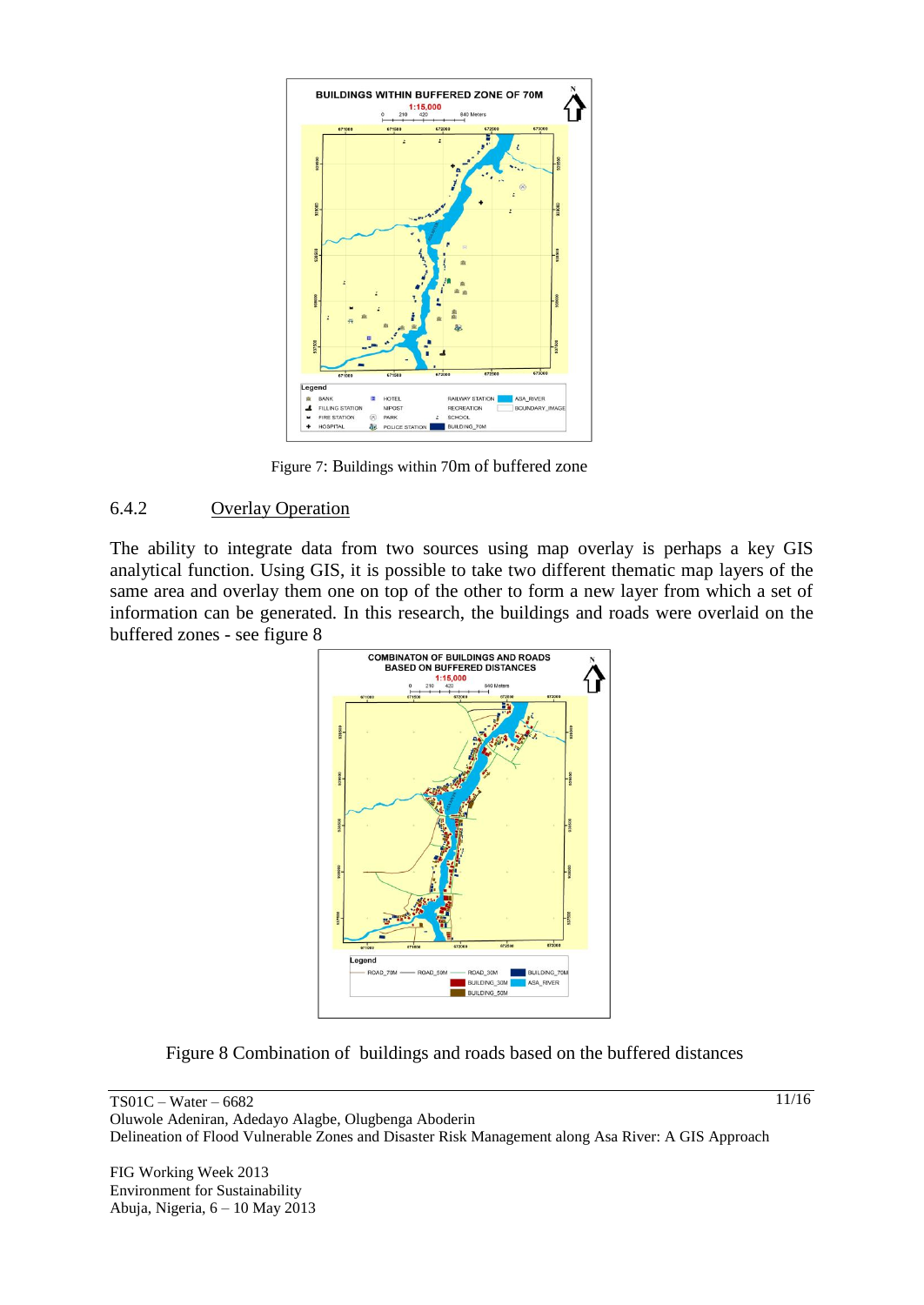## 6.4.3 3D Analysis

The shape of a surface determines the direction of water flow. The most common digital data of the shape of the Earth's surface is cell-based DEMs. A DEM is a raster representation of a continuous surface, usually referring to the surface of the earth. The digital elevation model of the study area is given in figure 9.



Figure 9 3D Scene of Buildings in ArcScene. The building area extruded based on the buffered distances of 30m (Red), 50m (Purple), and 70m (Brown).

### 6.4.4 Assessing the level of vulnerability using flow accumulation

In this research, the Flow Accumulation Function was used to generate the convergence point for the surface run-off. The buildings and other functions concentrated around these areas are naturally more vulnerable to flood - product 2



Figure 10: Flow Accumulation Raster. (*There is high cccumulation rate around the white areas*)

TS01C – Water – 6682 Oluwole Adeniran, Adedayo Alagbe, Olugbenga Aboderin Delineation of Flood Vulnerable Zones and Disaster Risk Management along Asa River: A GIS Approach

FIG Working Week 2013 Environment for Sustainability Abuja, Nigeria, 6 – 10 May 2013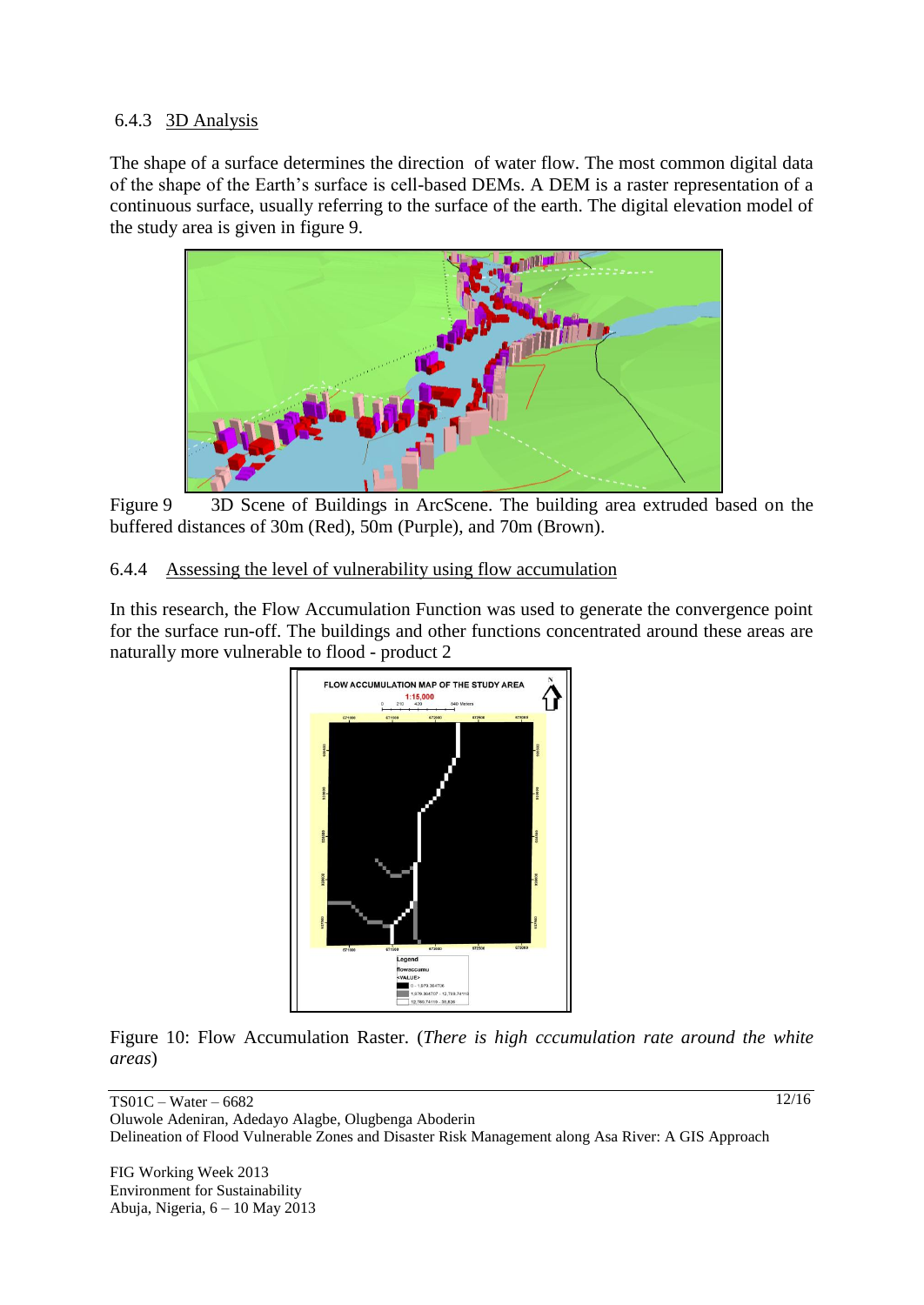

Figure 11: Overlay of buffered buildings (30m,70m,70m) on flow accumulation map



Figure 12: Vulnerable zones within the study area

TS01C – Water – 6682 Oluwole Adeniran, Adedayo Alagbe, Olugbenga Aboderin Delineation of Flood Vulnerable Zones and Disaster Risk Management along Asa River: A GIS Approach

FIG Working Week 2013 Environment for Sustainability Abuja, Nigeria, 6 – 10 May 2013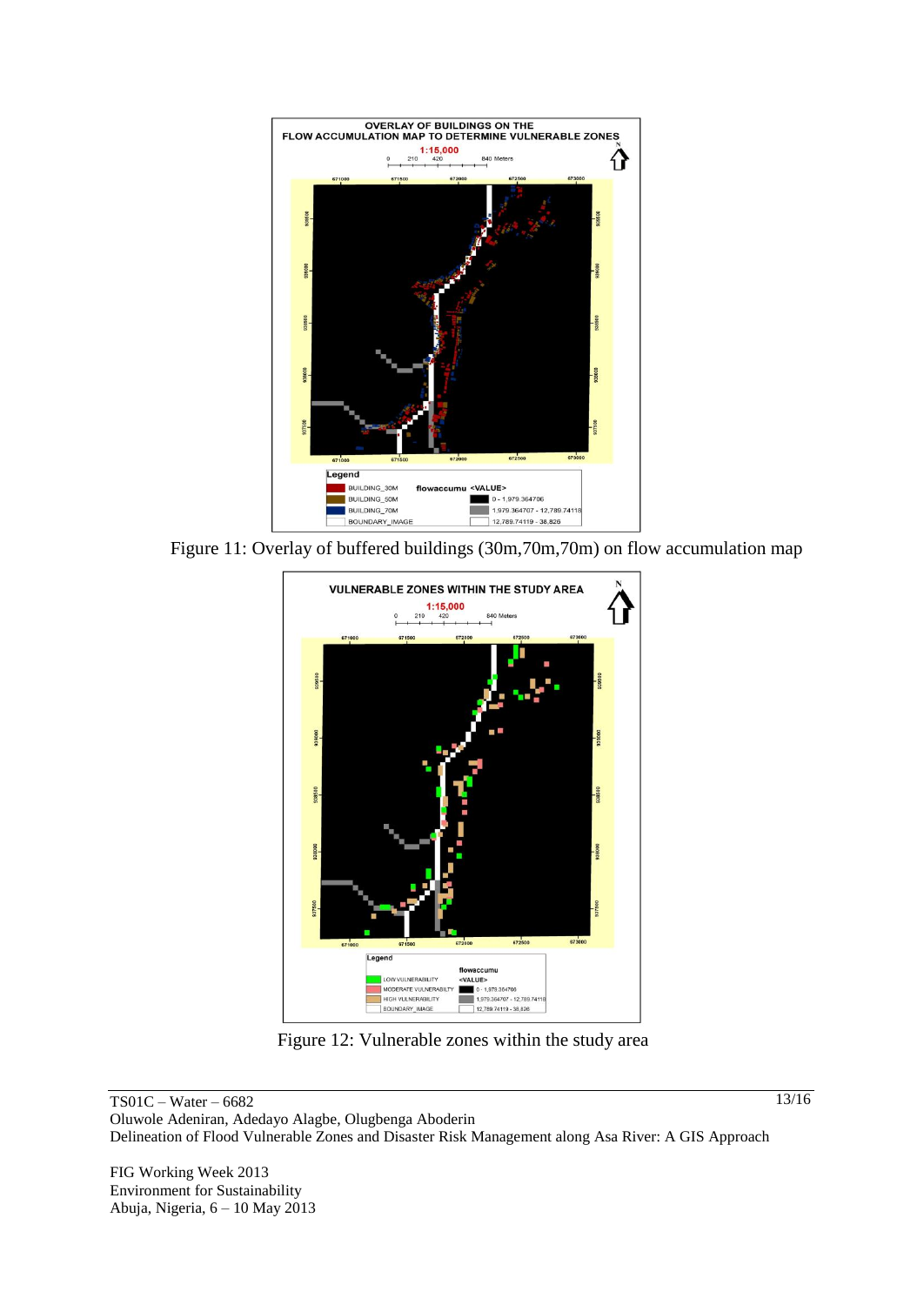Table 8 Categories of buildings at risk

| <b>ZONE</b>     | <b>TOTAL</b> |
|-----------------|--------------|
| <b>HIGH</b>     | 51           |
| <b>MODERATE</b> | 22           |
| LOW             | 30           |
| <b>TOTAL</b>    | 103          |

## 6.4.5 Estimated population vulnerable to flooding

The study area is located in Ilorin West Location Government Area with a total population of 364666, land area of 98.4  $\text{Km}^2$  and population density of 3706 persons per square Kilometer (National Population Commission, 2006). Since personal geodatabase was used to create the themes, ArcGIS 9.3 automatically calculates the area of each of the buffered zones. The population density of the study area was used to multiply the areas of each zone to arrive at the population of the study area. The total population per group is shown in Table 9

Table 9 Population Vulnerable to flood based on the buffered distance.

| ZONE                    | AREA(M <sup>2</sup> ) | $AREA$ ( $KM^2$ ) | <b>POPN DENSITY</b> | <b>POPN AT RISK</b> |
|-------------------------|-----------------------|-------------------|---------------------|---------------------|
| 30m buffer              | 726728.4              | 0.7267284         | 3706                | 2693                |
| 50m buffer   $973814.6$ |                       | 0.9738146         | 3706                | 3609                |
| 70m buffer              | 1219013.9             | 1.219013          | 3706                | 4518                |

### 6.4.6 Analysis of Results

Figure 3 shows the composite map of the study area which combines all the feature classes. Figures 5,6 and 7 shows the buildings within the buffred distancesof 30m,50m and 70m respectively. The vulnerable zones were determined in this study based on the overlay of buildings on the classified buffered distances and the classified fow accumulation map - See figures 11 and 12 and Table 8

# **7 CONCLUSION**

Flood is an inevitable occurrence but it could be prevented and damage reduced through effective management and mitigation measures and giving sufficient information to residence and prospective developers. Geographic Information System is embedded with analytical capacity which can be used as a decision support system for prevention/mitigation, preparedness, response, recovery and also planning for operational activities; immediately before, during (taking initiative to evacuate people to save places) and after flood (reconstruction activities). This spatial analytical capacity was utilized for this study. To reduce the impact of flooding, adherence to appropriate building set back along Asa river corridor and dredging was recommended.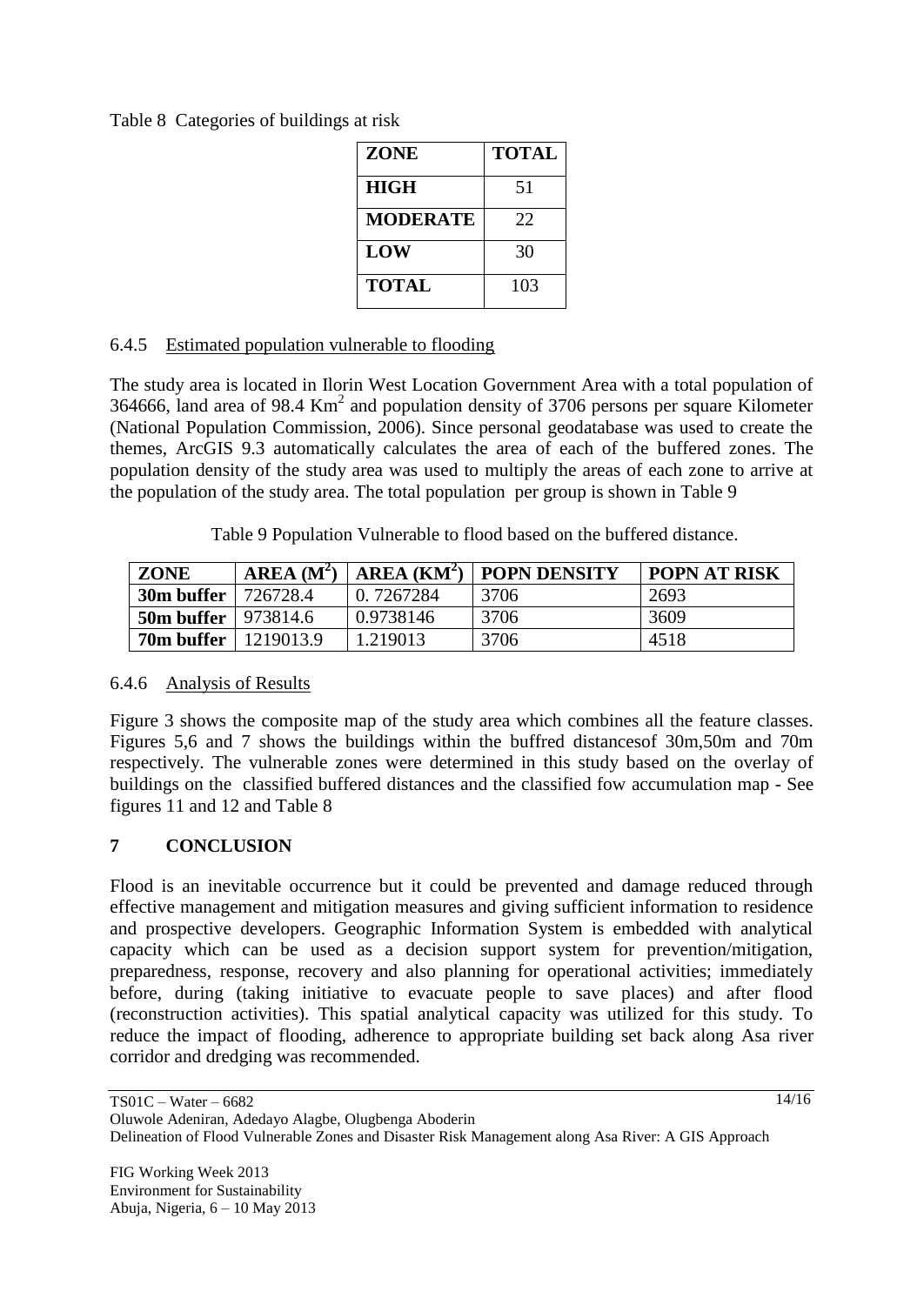#### **REFERENCES**

**Bahaeldeen,A (2006),** Flood Risk Managementhttp://www.floodrisk.org.uk

- **Kufoniyi, O. (1998),** Database Design and Creation in C,U Ezeigbo (ed.), Principles and Application of Geographic Information System, Panaf Press, Lagos.
- **Odunewu, A.J, (2004),** GIS Application In Risk Management Of A Section Of Ogunpa River Flood Plain. A PGD GIS Thesis, Federal School Of Surveying, Oyo
- **UNDP (2005).** Reducing Disaster Risk: A Challenge For Development. United Nations Development Programme. Bureau For Crisis Prevention And Recovery. New York.
- **World Meteorological Organization (WMO), (1999),** Comprehensive Risk Assessment For Natural Hazards, Genewa: WMO/TD no 955, Switzerland.

### **BIOGRAPHICAL NOTES**

**Oluwole Adeniran** is a Chief Lecturer and formerly a HOD of Geoinformatics at Federal School of Surveying, Oyo where he teaches Remote Sensing and GIS Applications. He is also an Associate Lecturer at the African Center for Space Science and Education where he teaches Remore Sensing and GIS Applications in Disaster Risk management. He holds B.Sc. Hon. (Geography), Post Graduate Diploma in Surveying, Post Graduate Diploma in Remote Sensing and M.Sc. (GIS). He is a registered surveyor, full member of Nigerian Institution of Surveyors (mnis) and member of Nigerian Environmental Society (mnes).

**Adedayo Alagbe** is a Lecturer at Federal School of Surveying, Oyo, Nigeria. He holds B.Sc. Hon. (Estate Management), PGD (GIS) and M.Sc. (Information Science). He is a registered member of Nigerian Environmental Society (mnes).

**Olugbenga Aboderin** is a GIS consultant and He holds B.Sc. Hon. (Geography), PGD (GIS) and M.Sc. (Geography). He is a registered member of Nigerian Environmental Society (mnes).